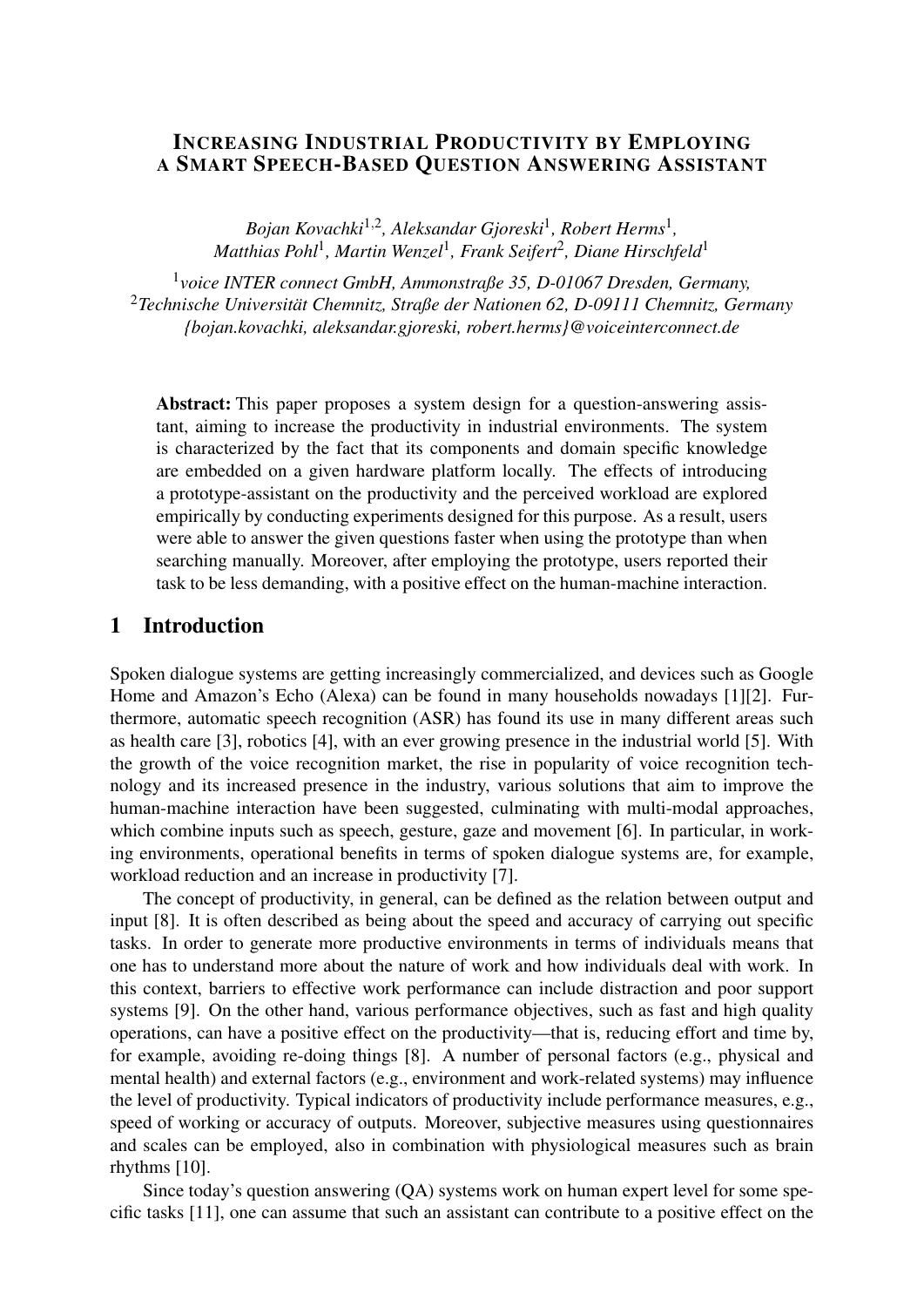productivity in daily life as well as in the industry. The impact of QA and ASR systems on productivity has been a research topic for many years, from early works comparing ASR to typed input and single keypresses [\[12\]](#page-7-3), to later works which shifted the focus towards the problem of question-answering. A recent work studying the ability of users to answer questions using an interactive document retrieval system concludes that the question answering systems have the potential to significantly increase the rate at which users find answers [\[13\]](#page-7-4).

Although there are many QA systems, most of them are not suitable for industrial environments. Some of them are not able to accept natural speech as input, binding the users to more traditional input methods, which are often unsuitable in those work environments. Other systems are not designed for the constraints of those environments in mind, and are, for example, requiring Internet connection, or are not able to be adapted on a very specific use-case.

In this work we are proposing a design for a system that represents an intelligent industrial assistant which converses with the user in a natural language. The system receives a speech signal as an input, a user utterance in the form of a question, and it is able to comprehend a text corpus to offer an answer. The assistant can be trained for specific use-cases and keeps all of the data locally and solely on the given hardware platforms.

This paper is organized as follows: Section [2](#page-1-0) proposes the design for the ASR QA system. Section [3](#page-2-0) describes the adaptation process for a specific use-case and an experimental setup to show the effectiveness of the system, while Section [4](#page-3-0) presents the results of the experiments. Section [5](#page-6-8) concludes the paper.

### <span id="page-1-0"></span>2 Smart Speech-Based Question Answering Assistant

The proposed system consists of two modules, one for automatic speech recognition and one for question answering. The QA module processes only text input, which is the direct output of the ASR module.

#### 2.1 Automatic Speech Recognition

For speech recognition, the vicCONTROL industrial<sup>[1](#page-1-1)</sup> recognition system is used, with the vicSDC application for dialog design [\[14\]](#page-7-5). The fact that this system is running completely locally on the target device makes it suitable for the industrial environment. Also, this system supports automatized training and adaptation of the recognition resources, including the statistical language model. The natural language understanding module of vicCONTROL industrial is not used, as the recognized text is fed directly to the question-answering module, unmodified.

#### 2.2 Question-Answering

The question-answering module is based on BERT [\[15\]](#page-7-6), a state-of-the-art model that has been proven to be successful for question answering tasks, and solutions based on its modifications are topping the current rank-lists<sup>[2](#page-1-2)</sup>. For the exact implementation, the cdQA project<sup>[3](#page-1-3)</sup> was chosen.

The architecture of this module contains two main components: a retriever and a reader. The retriever is based on Facebook's DrQA retriever<sup>[4](#page-1-4)</sup> which relies on sparse, TF-IDF weighted bag-of-words vectors (in this case, unigrams and bigrams), and its purpose is to retrieve the relevant paragraphs of the text corpus where the answer could be located. The selected paragraphs and the query itself are then forwarded to the reader.

<span id="page-1-1"></span><sup>1</sup>[https://voiceinterconnect.de/en/viccontrol\\_industrial](https://voiceinterconnect.de/en/viccontrol_industrial)

<span id="page-1-2"></span><sup>2</sup><https://rajpurkar.github.io/SQuAD-explorer>

<span id="page-1-3"></span><sup>3</sup><https://github.com/cdqa-suite/cdQA>

<span id="page-1-4"></span><sup>4</sup><https://github.com/facebookresearch/DrQA>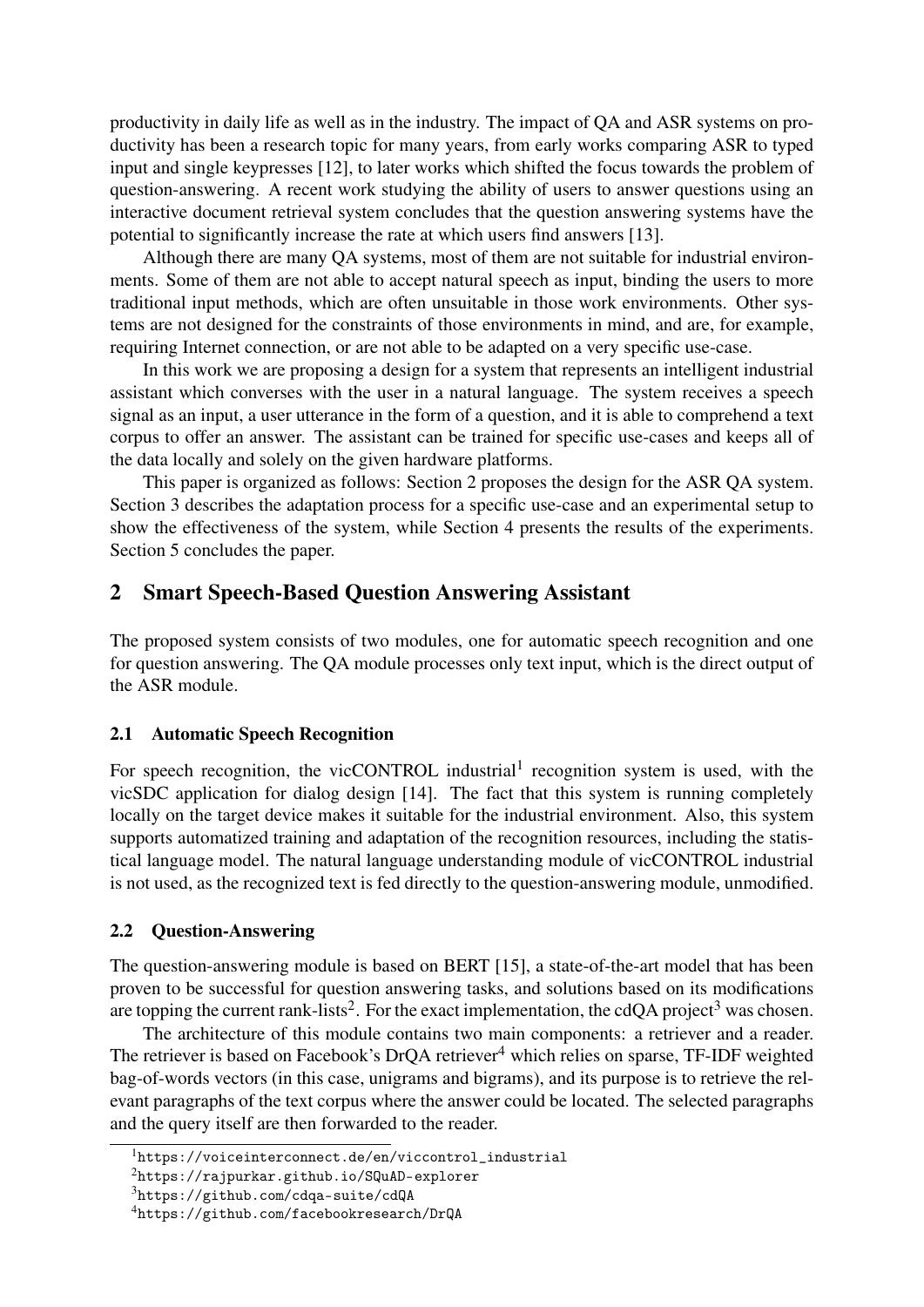The reader consists of a machine reading comprehension (MRC) neural network model implemented into this question answering dialogue system. The goal of this model is to understand a document (e.g. a user manual) and respond to queries based upon some given context paragraphs.

The reader used in this system is pre-trained on the SQuAD1.1 dataset<sup>[5](#page-2-1)</sup>, which consists of more than 100,000 question-answer pairs on over 500 Wikipedia articles. The pre-trained model is provided as part of the cdQA project by HuggingFace<sup>[6](#page-2-2)</sup>. However, as the way the information is presented in the user manuals differs significantly from encyclopaedia articles, additional model adaptation was performed.

# <span id="page-2-0"></span>3 Study on the Effect of ASR QA on Productivity

In order to verify the effect of our ASR QA system on the productivity of users, performance and subjective measures were derived in a search-task scenario. In the following subsections, the data used for the study, the experimental setup, and the task design are presented.

### <span id="page-2-8"></span>3.1 Model Adaptation

The search task scenario is related to the operating instructions manual of the Braillo Cut— Automatic Forms Cutter machine, model  $6609d - 6612d^7$  $6609d - 6612d^7$ . The QA database is created by extraction of the raw data found in the user manual. The resulting database consists of approximately 19,000 tokens. The data used for the language modelling is a fusion of the QA database, the annotation data (252 QA pairs) and an additional set of 50 questions created for the purpose of speech recognition optimization. [Table 1](#page-2-4) describes the data used for QA adaptation. Some of the questions have the same answer, i.e. some of the answers are found more than once in this database. After the input file is transformed into a structured document, the QA pairs were annotated with the help of the cdQA-annotator tool<sup>[8](#page-2-5)</sup>.

| <b>Description</b>                    | <b>Questions</b> | <b>Answers</b> |        |
|---------------------------------------|------------------|----------------|--------|
| Number of Sentences                   | 252              | 252            | 504    |
| Number of Tokens                      | 1.994            | 9.829          | 11.823 |
| Average number of tokens per sentence | 7.97             | 39.00          | 23.46  |

<span id="page-2-4"></span>Table 1 – Description of data used for QA adaptation

The fine-tuning was done using a  $TPU<sup>9</sup>$  $TPU<sup>9</sup>$  $TPU<sup>9</sup>$  in Google Colab<sup>[10](#page-2-7)</sup> and it was completed in a matter of hours. In our case, the following empirically-obtained hyperparameters produce the optimal results: train batch size: 2, learning rate:  $2^{-5}$ , number of epochs: 20. The dropout probability is kept at 0.1.

Regarding language model training for speech recognition, all tokens from the user manual and the QA pairs are used. Additional 50 knowledge-based general questions were included in the language model, as question phrases are rarely found in user manuals.

<span id="page-2-1"></span> $^5$ <https://rajpurkar.github.io/SQuAD-explorer/explore/1.1/dev/>

<span id="page-2-2"></span><sup>6</sup><https://github.com/huggingface/transformers>

<span id="page-2-3"></span><sup>7</sup><https://braillo.com/wp-content/uploads/2017/12/Braillo-Cut-Manual.pdf>

<span id="page-2-5"></span><sup>8</sup><https://github.com/cdqa-suite/cdQA-annotator>

<span id="page-2-6"></span><sup>9</sup><https://cloud.google.com/tpu/docs/tpus>

<span id="page-2-7"></span> $10$ <https://colab.research.google.com/notebooks/intro.ipynb>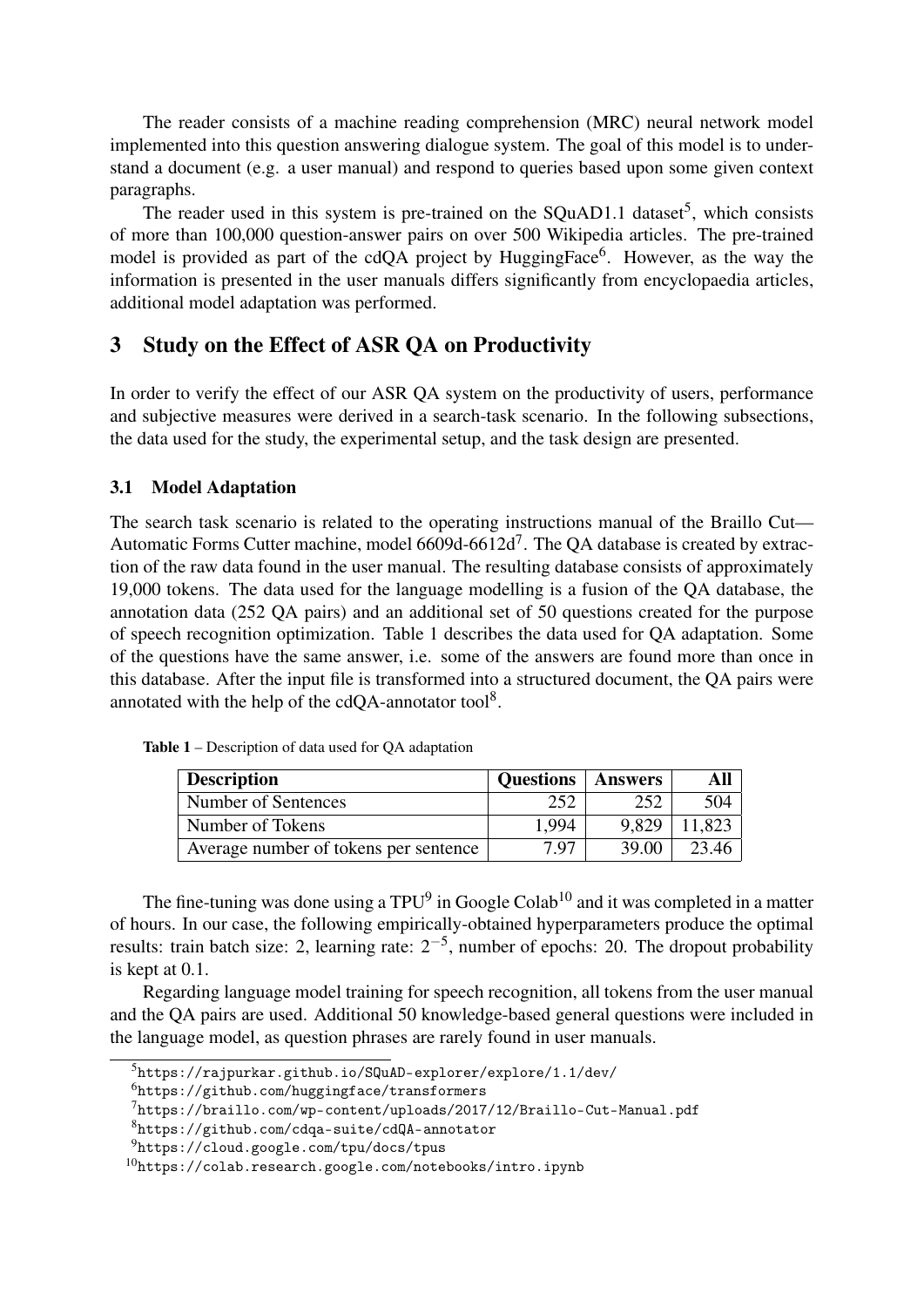### 3.2 Task Design

The goal of the task is to compare the user productivity by human search in user manuals regarding industrial devices provided in text form, with the employment of a question-answering speech assistant. In this context, the human performance (i.e., time required to complete a task) as well as the user experience in terms of workload is of interest—these parameters have been found to be important determinants of productivity [\[10\]](#page-7-1)[\[16\]](#page-7-7)[\[17\]](#page-7-8)[\[18\]](#page-7-9).

The task is composed of two phases, whereby 10 out of 20 questions are randomly chosen for the first phase and the remaining 10 questions for the second phase. Hereafter, the phases are given at a glance:

- Phase 1: Subjects are required to read a question and then to find the answer in the PDF document (Section [3.1\)](#page-2-8) presented using a desktop computer which is equipped with a mouse and a keyboard. Common search functions provided by the PDF reader (Okular version 1.6.3) or scrolling in the document are allowed. Once a subject believes to have found the answer, he or she should say 'stop' and the time span required starting at the search procedure is logged.
- Phase 2: Speech is used as the input at the same desktop computer, where now the ASR-QA system is employed—subjects are provided with a headset (Sennheiser PC 3 Chat Headset) including a close talk-microphone. First, a preliminary test was conducted with a question not being used in the real test in order to familiarize the users with the system. First, subjects had to utter the ASR wakeup word ('hey assistant') and then read the question aloud. The answer is then displayed on the screen via a web interface as shown in [Figure 1.](#page-4-0) Then, subjects are required to read and verify the answer in terms of its correctness—which should be part of the procedure in order to make this search comparable to phase 1. Note that the subjects do not know beforehand whether the answer of the system is correct. After verification, the subject has to say 'stop' and the time is logged from the start of the subject's speech, i.e., from the beginning of the wakeup word uttered.

In total, 15 20-to-55-years old participants (employees with academic background in terms of economics or engineering; 11 male and 4 female) performed the task in an office environment. At the end of each phase the NASA-TLX [\[19\]](#page-7-10) was used to obtain the subjective experience of the users engaged in this human-machine interaction scenario. This experiment lasts about 45 min for each subject.

## <span id="page-3-0"></span>4 Results

During the experiment, all participants were able to use the speech recognition system with no observed difficulties. There were misrecognitions noticed, but they were overcome after retrials. The time for retrials was also included in the measurement. It was noticed that some minor misrecognitions did not affect the system's question-answering performance.

After completing the experiments, short interviews with the participants were conducted. At those interviews the participants have confirmed our expectations and reported feeling less pressure when using the system in the second phase. Also, many participants noted the performance of the system was beyond their initial expectations. Fourteen of the fifteen participants reported that in real-world case they would prefer to have the speech question answering system to search for information.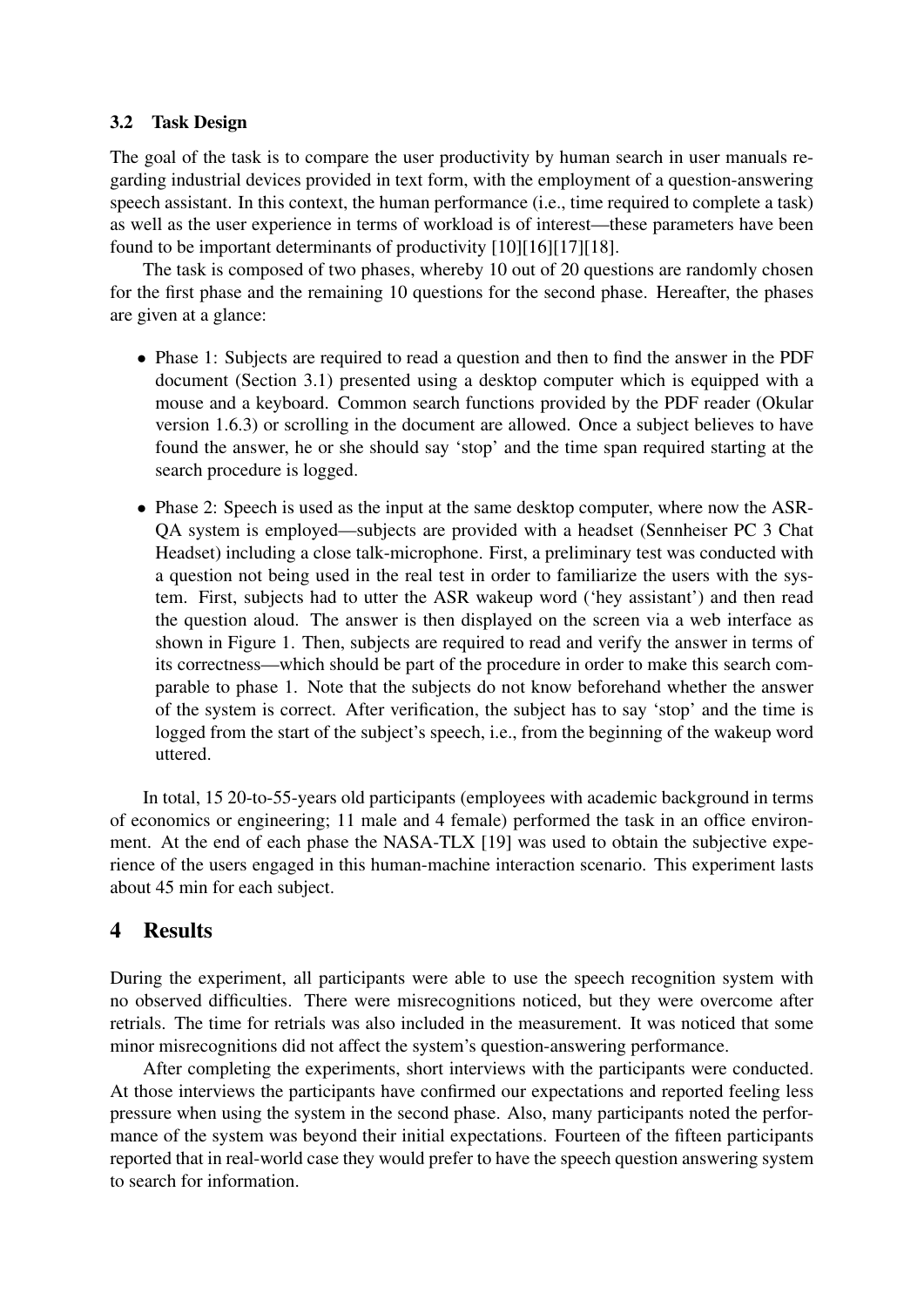<span id="page-4-0"></span>

| voice <b>INTER</b> connect |                         |                                      |                                                                                                                                                                                   | Hey, Assistant $\circledast$ |                                                                                                                                                        |
|----------------------------|-------------------------|--------------------------------------|-----------------------------------------------------------------------------------------------------------------------------------------------------------------------------------|------------------------------|--------------------------------------------------------------------------------------------------------------------------------------------------------|
|                            | png-auto.pdf            |                                      |                                                                                                                                                                                   | 團 23<br>Ŀ                    | <b>Ouestion</b>                                                                                                                                        |
|                            |                         |                                      | Mod. 6609d-6612d: Automatic Forms Cutter                                                                                                                                          | 13.12.2008                   | what does slow flashing mean                                                                                                                           |
|                            |                         |                                      |                                                                                                                                                                                   |                              |                                                                                                                                                        |
|                            |                         | 3.1.4 Further display functions      |                                                                                                                                                                                   |                              |                                                                                                                                                        |
|                            | <b>SLOW FLASHING</b>    |                                      | of numbers indicates that input is possible. The set values can be altered or new                                                                                                 |                              | Answer                                                                                                                                                 |
|                            |                         |                                      | values can be entered or selected                                                                                                                                                 |                              | SLOW FLASHING of numbers indicates that                                                                                                                |
|                            | <b>FAST FLASHING</b>    |                                      | of numbers indicates that the next working step must now be carried out, e.g.                                                                                                     |                              | input is possible. The set values can be altered                                                                                                       |
|                            |                         |                                      | pressing a function key to carry out or end an operation.                                                                                                                         |                              | or new values can be entered or selected.                                                                                                              |
|                            | <b>DISPLAY TEXTS</b>    |                                      | All texts in the display are available in verious languages which can be obtained by<br>starting the appropriate service number (see Section 3.4.1 SERVICE ROUTINES).             |                              |                                                                                                                                                        |
|                            |                         |                                      |                                                                                                                                                                                   |                              |                                                                                                                                                        |
|                            | (R)                     |                                      | The sign (R) in the operating instructions stands for "rotating function", i. e. after the<br>last value or position has been reached, the first value or position will reappear. |                              | Page                                                                                                                                                   |
|                            |                         |                                      |                                                                                                                                                                                   |                              | 15                                                                                                                                                     |
|                            | it repeats its function |                                      | In addition all keys which display several responsi ve values have a repeat function, i.e. by holding t he button down                                                            |                              |                                                                                                                                                        |
|                            |                         |                                      | Panels with a grey background in the operating instructions indicate a flashing display.<br>See above for notes on the flashing speed.                                            |                              | Section                                                                                                                                                |
|                            |                         |                                      |                                                                                                                                                                                   |                              | Operating the machine. The operating terminal.                                                                                                         |
|                            |                         | 3.1.5 Information to the INFO-button |                                                                                                                                                                                   |                              | Further display functions                                                                                                                              |
|                            |                         |                                      | After pressing the INFO-button a number appears on the display. This number represents sections<br>- as the table shows - in the operating manual.                                |                              |                                                                                                                                                        |
|                            | INFO-Nr.                | section                              | contents                                                                                                                                                                          |                              | Paragraph                                                                                                                                              |
|                            |                         | 2.2                                  | Solecting the program                                                                                                                                                             |                              |                                                                                                                                                        |
|                            |                         | 3.3.1.1                              | Parameter a) Label                                                                                                                                                                |                              | SLOW FLASHING of numbers indicates that                                                                                                                |
|                            |                         | 3.2.1.1                              | Parameter b) Length                                                                                                                                                               |                              | input is possible. The set values can be altered                                                                                                       |
|                            |                         | 3.2.1.3                              | Parameter c) Cut                                                                                                                                                                  |                              | or new values can be entered or selected.                                                                                                              |
|                            |                         | 3.2.1.4                              | Parameter d) Counter                                                                                                                                                              |                              | FAST FLASHING of numbers indicates that the                                                                                                            |
|                            |                         | 3.2.1.5<br>3.3.1.2                   | Parameter e) Counter Function<br>Parameter f) Speed                                                                                                                               |                              | next working step must now be carried out, e.g.                                                                                                        |
|                            |                         | 3.3.1.3                              | Parameter g) Pause                                                                                                                                                                |                              | pressing a function key to carry out or end an                                                                                                         |
|                            |                         | 3.3.1.4                              | Parameter h) Fine Position                                                                                                                                                        |                              | operation. DISPLAY TEXTS: All texts in the                                                                                                             |
|                            | 10                      | 3.2.1.2                              | Parameter i) Special Length                                                                                                                                                       |                              | display are available in various languages                                                                                                             |
|                            | 11                      | 3.2.1.2                              | Parameter  ) Program Sequence                                                                                                                                                     |                              |                                                                                                                                                        |
|                            | 12                      | 3.3.1.5                              | Parameter k) Reader                                                                                                                                                               |                              | which can be obtained by starting the                                                                                                                  |
|                            |                         | 3.3.1.6                              | Parameter I) Copy                                                                                                                                                                 |                              | appropriate service number (see Sectio n 3.4.1                                                                                                         |
|                            | 13                      |                                      |                                                                                                                                                                                   |                              | SERVICE ROUTINES). (R): The sign (R) in the                                                                                                            |
|                            | 14                      | 3.3.1.7                              | Parameter m) Programming the fold length                                                                                                                                          |                              |                                                                                                                                                        |
|                            |                         |                                      |                                                                                                                                                                                   |                              |                                                                                                                                                        |
|                            |                         |                                      |                                                                                                                                                                                   |                              |                                                                                                                                                        |
|                            |                         |                                      |                                                                                                                                                                                   | $-15-$                       | operating instructions stands for "rotating<br>function", i. e. after the last value or position has<br>been reached, the first value or position will |

Figure 1 – The graphical user interface used during the experiments

### 4.1 Performance

Regarding the average performance measures per subject under the two task phases, [Figure 2](#page-5-0) presents the means and 95% confidence intervals. One can see that the distributions in terms of human search (*min* = 26.47, *max* = 107.22,  $\mu$  = 52.45,  $\sigma$  = 19.46) and the QA system  $(min = 9.71, max = 26.41, \mu = 16.56, \sigma = 5.36)$  are well separated. As a consequence, when using the QA system, less time is needed for retrieving the answer to the question given. Moreover, the variation in time decreases by introducing the system. The difference between means is 35.89 s, whereby a statistical significance can be observed at the significance level of  $\alpha = 0.01$ (paired t-test).

## 4.2 NASA-TLX

[Figure 3](#page-5-1) presents the results obtained from the NASA-TLX questionnaire. The grades from 0 to 20 were averaged for each subscale separately, for both task phases. From the results it can be seen the phase 1 was perceived to be more demanding in general, across all subscales. The frustration and effort were also reported higher. In the second phase, the participants reported considerably lower demands, frustration, and effort, while grading their own performance higher. From the obtained results it can be concluded that the proposed speech QA system is perceived to be less complicated, i.e. less demanding for usage than the manual search.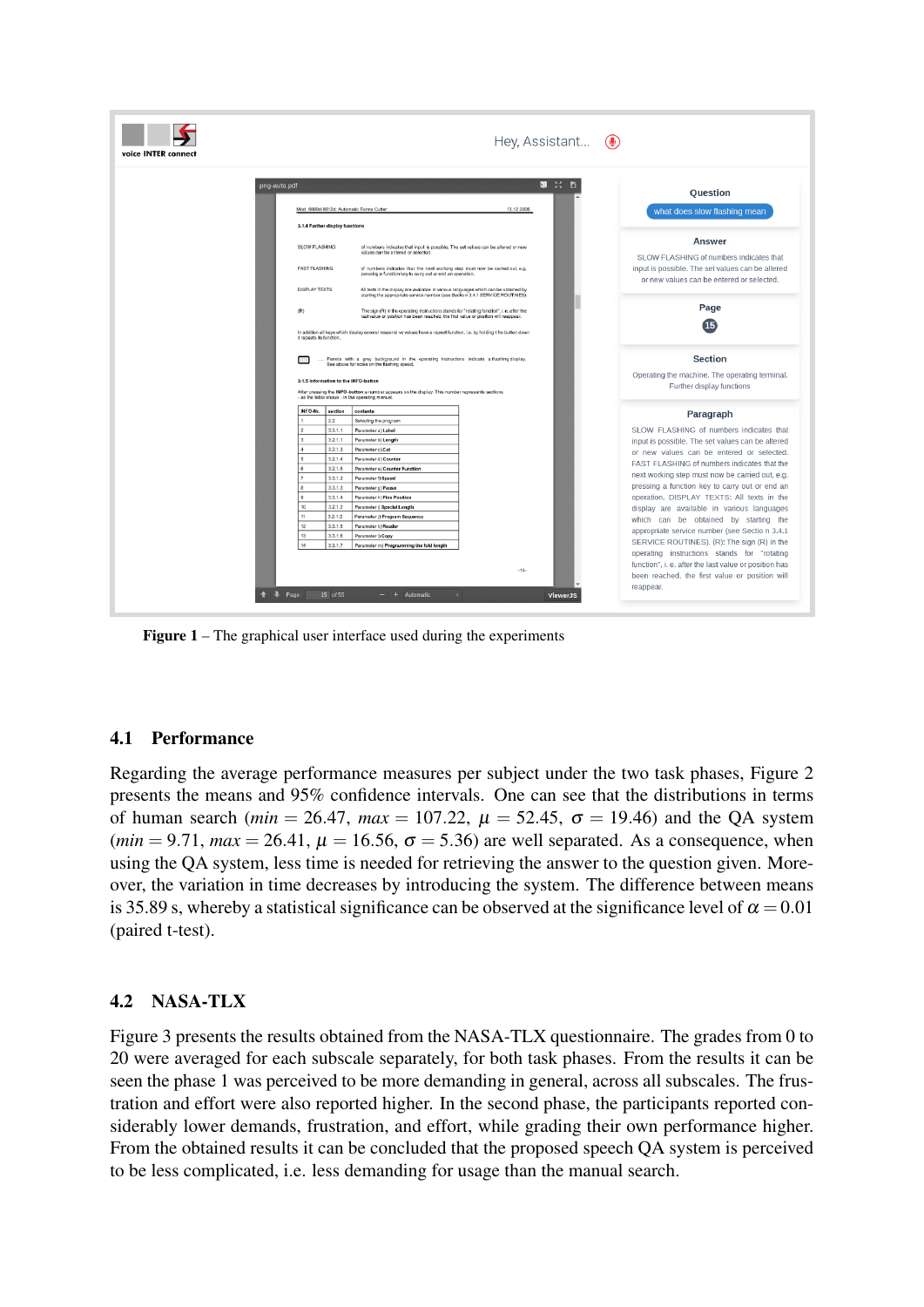<span id="page-5-0"></span>

Figure 2 – Means and 95% confidence intervals regarding the average performance in seconds per subject for each task phase

<span id="page-5-1"></span>

Figure 3 – Mean of the grades given on the NASA-TLX questionnaire for each task phase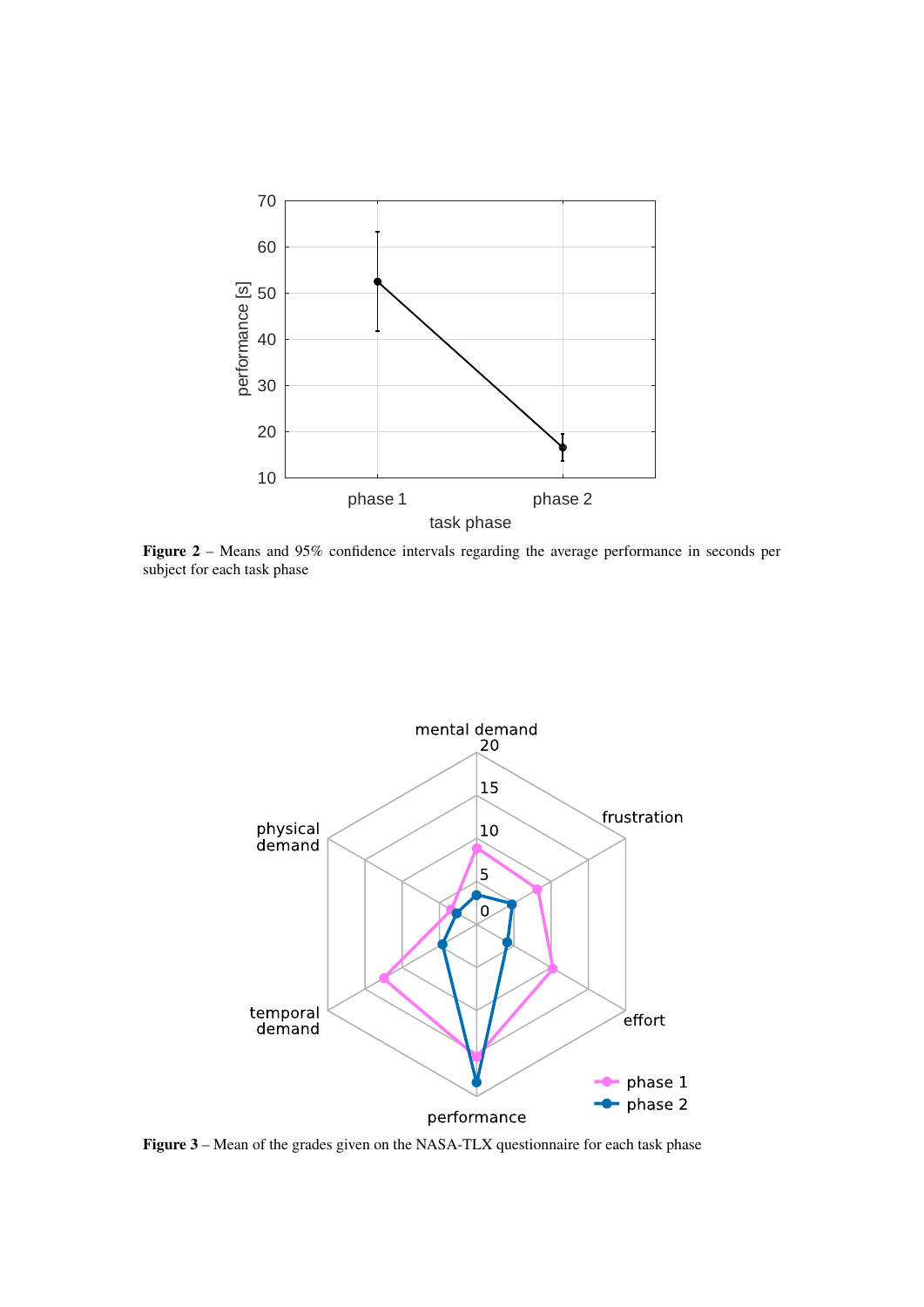# <span id="page-6-8"></span>5 Conclusion

We presented the system design of an industrial assistant which covers the technologies from the field of automatic speech recognition as well as question answering. In order to verify the effect of using such an assistant on the user's productivity, an assistant-prototype has been developed which is aimed for the employment in a search task scenario in which users are required to find an answer to a question using a digital text document. This paper reports the design of the search task in which two phases are contained: 1) human (manual) search by using a mouse and a keyboard; 2) speech as input for the assistant-prototype. Experimental results show a positive effect on the productivity when the assistant-prototype is used, which could be derived by performance and subjective opinion measures.

For the future, we plan to conduct further experiments, in particular with noisy conditions that affect both the user as well as assistance that is based on speech recognition.

## References

- <span id="page-6-0"></span>[1] BOHN, D.: *Amazon says 100 million Alexa devices have been sold – what's next?* theverge.com, 2019. URL [https://www.theverge.com/2019/1/4/18168565/](https://www.theverge.com/2019/1/4/18168565/amazon-alexa-devices-how-many-sold-number-100-million-dave-limp) [amazon-alexa-devices-how-many-sold-number-100-million-dave-limp](https://www.theverge.com/2019/1/4/18168565/amazon-alexa-devices-how-many-sold-number-100-million-dave-limp). Accessed: 2020-01-19.
- <span id="page-6-1"></span>[2] MCCARTHY, P. X.: *Conversational AI – A new wave of voice-enabled computing*. forbes.com, 2019. URL [https://www.forbes.com/sites/paulxmccarthy/2019/](https://www.forbes.com/sites/paulxmccarthy/2019/12/17/conversational-ai---a-new-wave-of-voice-enabled-computing/) [12/17/conversational-ai---a-new-wave-of-voice-enabled-computing/](https://www.forbes.com/sites/paulxmccarthy/2019/12/17/conversational-ai---a-new-wave-of-voice-enabled-computing/). Accessed: 2020-01-19.
- <span id="page-6-2"></span>[3] JOHNSON, M., S. LAPKIN, V. LONG, P. SANCHEZ, H. SUOMINEN, J. BASILAKIS, and L. DAWSON: *A systematic review of speech recognition technology in health care*. *BMC Medical Informatics and Decision Making*, 14(1), p. 94, 2014. doi[:10.1186/1472-](http://dx.doi.org/10.1186/1472-6947-14-94) [6947-14-94.](http://dx.doi.org/10.1186/1472-6947-14-94)
- <span id="page-6-3"></span>[4] ALONSO-MARTÍN, F. and M. A. SALICHS: *Integration of a voice recognition system in a social robot*. *Cybernetics and Systems*, 42(4), pp. 215–245, 2011. doi[:10.1080/01969722.2011.583593.](http://dx.doi.org/10.1080/01969722.2011.583593)
- <span id="page-6-4"></span>[5] VAJPAI, J. and A. BORA: *Industrial applications of automatic speech recognition systems*. *International Journal of Engineering Research and Applications*, 6(3), pp. 88 – 95, 2016.
- <span id="page-6-5"></span>[6] KËPUSKA, V. and G. BOHOUTA: *Next-generation of virtual personal assistants (Microsoft Cortana, Apple Siri, Amazon Alexa and Google Home)*. In *2018 IEEE 8th Annual Computing and Communication Workshop and Conference (CCWC)*, pp. 99–103. 2018. doi[:10.1109/CCWC.2018.8301638.](http://dx.doi.org/10.1109/CCWC.2018.8301638)
- <span id="page-6-6"></span>[7] MÖLLER, S.: *Quality of telephone-based spoken dialogue systems*. Springer Science & Business Media, 2004.
- <span id="page-6-7"></span>[8] TANGEN, S.: *Understanding the concept of productivity*. In *Proceedings of the 7th Asia-Pacific Industrial Engineering and Management Systems Conference, Taipei*, pp. 18–20. 2002.